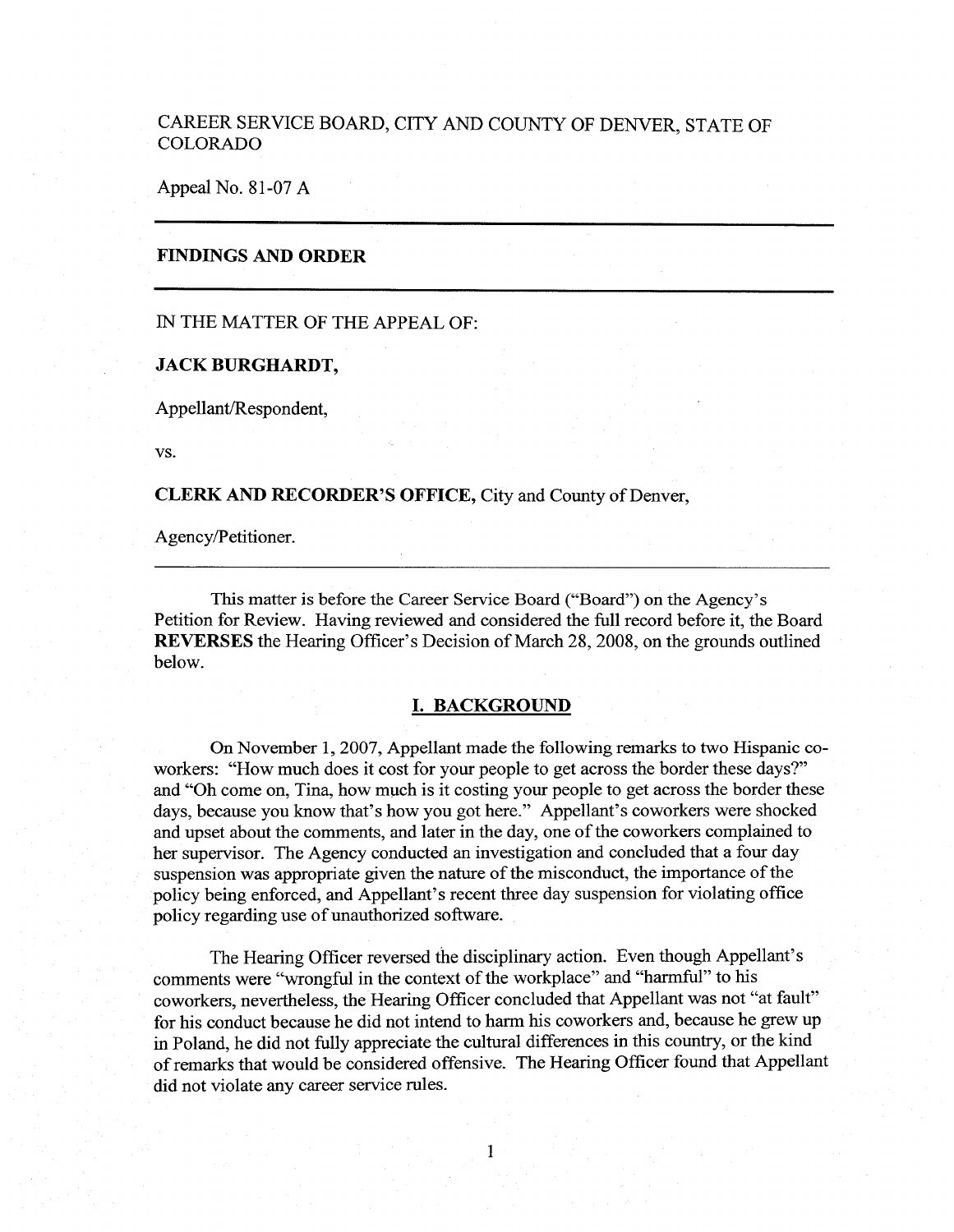#### **II. FINDINGS**

#### **A. Erroneous Rules Interpretation**

The Agency maintains that the Hearing Officer erroneously interpreted Career Service Rules 16-60 O. and 16-60 R., and the Board agrees. CSR 16-60 O. provides that an employee may be disciplined for failure to maintain satisfactory working relationships with coworkers, other City employees, or the public. While the parameters of this rule may not be easy to define, it is clear the Hearing Officer interjected an element of proof that is not required by the plain language of the rule.

First, the Hearing Officer concluded that CSR 16-60 0. is violated by "conduct an employee knows, or should have known in the exercise of good judgment, is harmful to the trust and goodwill needed between employees to accomplish the agency's mission." Decision, p. 5. However, in the very next sentence of her decision, the Hearing Officer created a different test for determining a violation of the rule: 1) wrongful conduct toward a coworker; 2) committed with intent or knowledge of its wrongfulness, and 3) causing harm to a coworker relationship. Not only are these standards in conflict with each other, but more importantly, there is no requirement under CSR 16-60 0. that an employee must act with a specific intent to cause harm.

The Board finds that CSR 16-60 0. is violated by conduct that an employee knows, or reasonably should know, will be harmful to coworkers, other City employees, or the public, or will have a significant impact on the employee's working relationship with them. The employee's conduct is measured against a reasonably objective standard: would a reasonable person standing in the place of the employee have known that his conduct would be harmful to another person or have a significant impact on his working relationship with that person? Similarly, while a coworker's reaction to the conduct is one factor to consider in assessing harm or impact, that assessment also involves a reasonably objective standard: would a reasonable person standing in the place of the coworker have found the employee's conduct harmful or significantly impacting their working relationship?

Having established this standard, the Board cautions that a violation of CSR 16- 60 0. does not encompass every minor disagreement, every slight, every misunderstanding, or every offensive remark that occurs in the work environment. The conduct must rise to the level of causing harm or having significant impact and each case must be assessed on its own facts. Depending upon individual circumstances, a single incident of misconduct may be enough to reach this threshold, while the harm to the coworker or impact on the relationship does not necessarily require a showing that the employee and coworker would be incapable of working together in the future. See, *In re Strasser,* CSA 44-07 (CSB 2/29/08).

Additionally, the Board finds that CSR 16-60 0. gives City employees adequate notice of the type of conduct for which they may be disciplined. The rule imposes no more and no less than the requirement that employees conduct themselves with the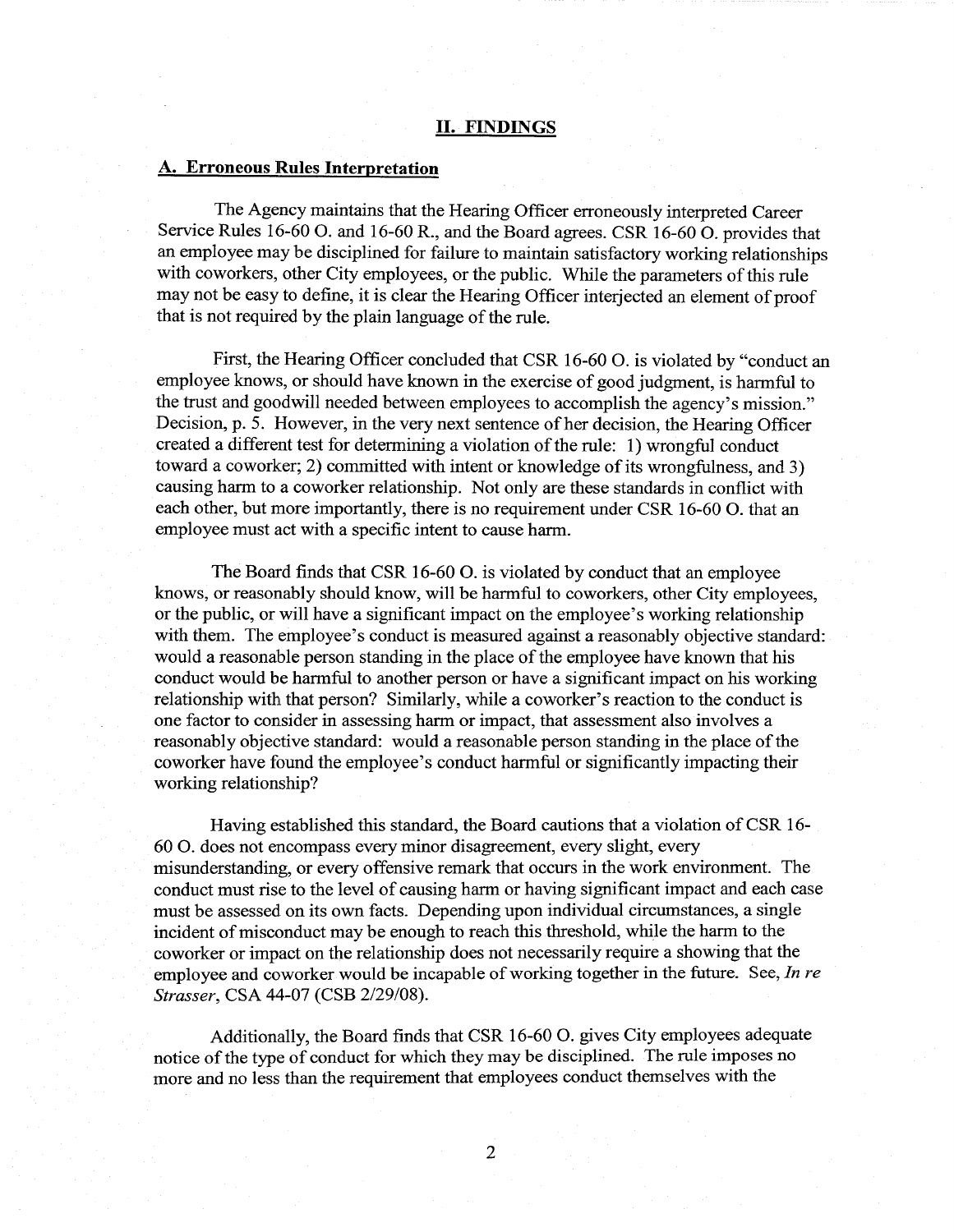civility, respect and sensitivity of a reasonably prudent person who is working with a diverse mix of people in a government agency.

Under the correct interpretation of CSR 16-60 0., the Board finds that Appellant failed to maintain a satisfactory working relationship with his coworkers. A reasonable person in Appellant's position would have known that his comments were likely to offend and cause harm to his coworkers, particularly his second comment. That remark was not just idle curiosity about the cost of crossing the border; rather, it accused Appellant's coworker, in the presence of at least one other coworker, of coming to this country illegally. Appellant's coworkers were understandably upset by the remarks, and, any reasonable person who heard the comments would have found them offensive and insulting.

Similarly, the Hearing Officer misinterpreted CSR 16-60 R., which provides as follows:

> Discrimination or harassment of any employee or officer of the City because of race, color, religion, national origin, sex, age, political affiliation, sexual orientation or disability. **This includes making derogatory statements based on race, color, religion, national origin, sex, age, political affiliation, sexual orientation,**  or disability. Discipline for this prohibited conduct does not have to rise to the level of a violation of any relevant state or federal law before an employee may be disciplined and the imposition of such discipline does not constitute an admission that the City violated any law. ( emphasis added).

After citing a series of cases in which the Supreme Court established an "objective standard of reasonableness" for determining harassment under Title VII, the Hearing Officer concluded that a single incident of misconduct under CSR 16-60 R. required the Agency to prove that Appellant intended his comments to be derogatory. This rule has no requirement that derogatory statements or conduct must be accompanied by derogatory intent, nor does it require an agency to prove a violation of state or federal anti-discrimination laws. Under a reasonably objective standard, the Board finds that Appellant's comments violated CSR 16-60 R.

#### **B. Policy-setting Precedent**

While policy-setting precedent is often cited as a ground for appeal to the Board, few cases involve the kind of precedent that will actually impact future disciplinary actions throughout the City. This case is the exception.

The Board is troubled by the Hearing Officer's decision not to hold Appellant accountable for his own actions. Specifically, the Hearing Officer found that Appellant was not "at fault" for his inappropriate remarks because he grew up in a foreign country (even though he has lived in the United States for the past 13 years), and did not fully